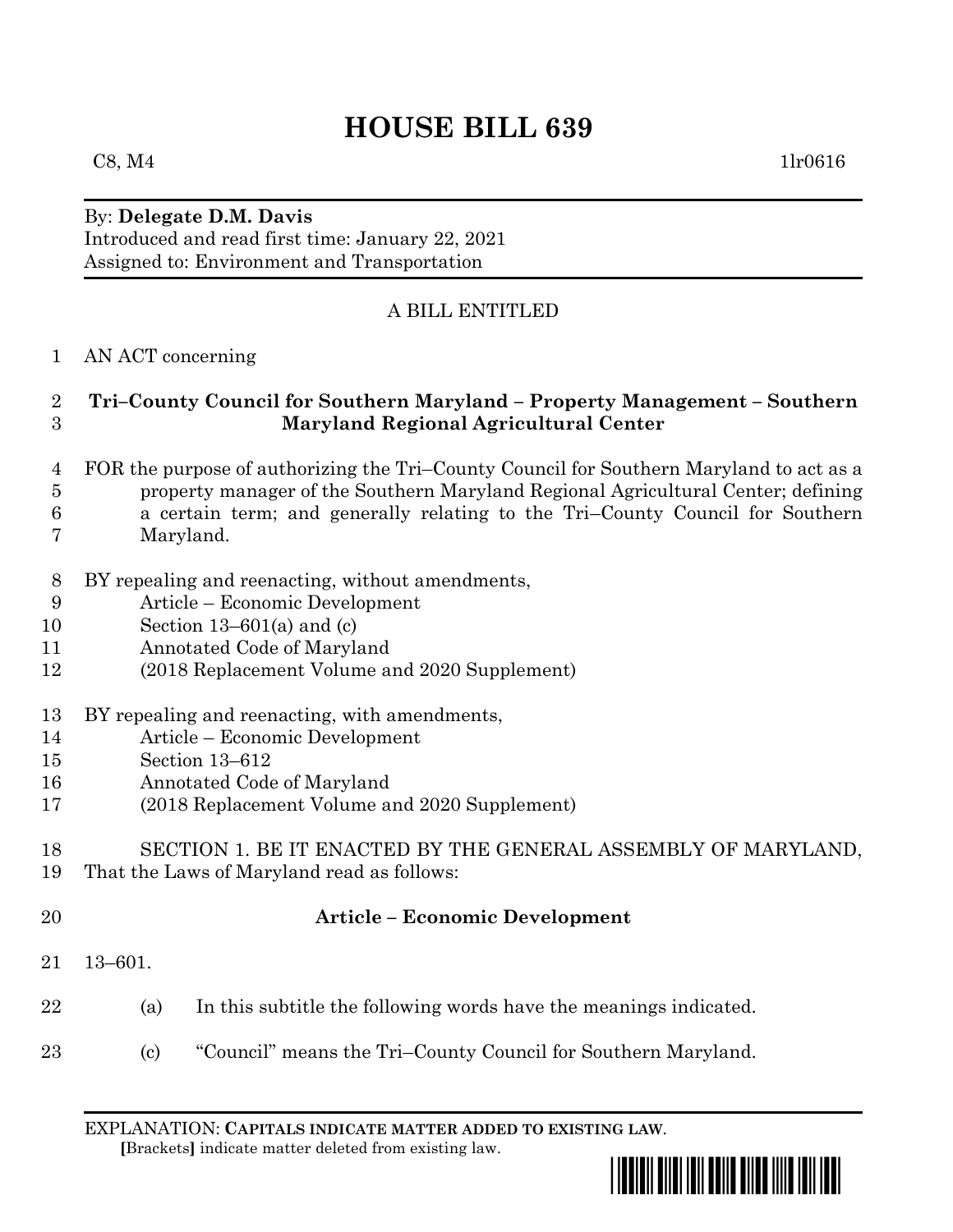13–612.

 **(A) IN THIS SECTION, "PROPERTY MANAGER" MEANS AN ENTITY RESPONSIBLE FOR THE MANAGEMENT AND MAINTENANCE OF REAL PROPERTY, INCLUDING:**

- **(1) FINDING TENANTS;**
- **(2) COLLECTING RENT;**
- **(3) PAYING EXPENSES AND APPLICABLE TAXES;**
- **(4) MAINTAINING UTILITIES AND SYSTEMS; AND**

 **(5) TAKING ANY NECESSARY ACTIONS TO MANAGE AND OPERATE REAL PROPERTY.**

- **[**(a)**] (B)** The Council may operate in the region.
- **[**(b)**] (C)** The Council may:
- 13 (1) adopt a seal;
- 14 (2) sue;
- (3) adopt bylaws and rules for the conduct of its business;
- (4) enter into contracts and agreements;

 (5) borrow money and accept advances, loans, grants, contributions, and any other form of assistance from the federal government, the State, or other public or private source;

20 (6) give any required security;

 (7) include in any contract for financial assistance with the federal government any reasonable and appropriate condition imposed under federal law that is not inconsistent with the purposes of this subtitle; **[**and**]**

 (8) execute any instrument and act as necessary, convenient, or desirable to carry out its powers and the purposes of this subtitle**; AND**

 **(9) ACT AS A PROPERTY MANAGER OF THE SOUTHERN MARYLAND REGIONAL AGRICULTURAL CENTER OWNED BY AND LOCATED WITHIN ST. MARY'S COUNTY**.